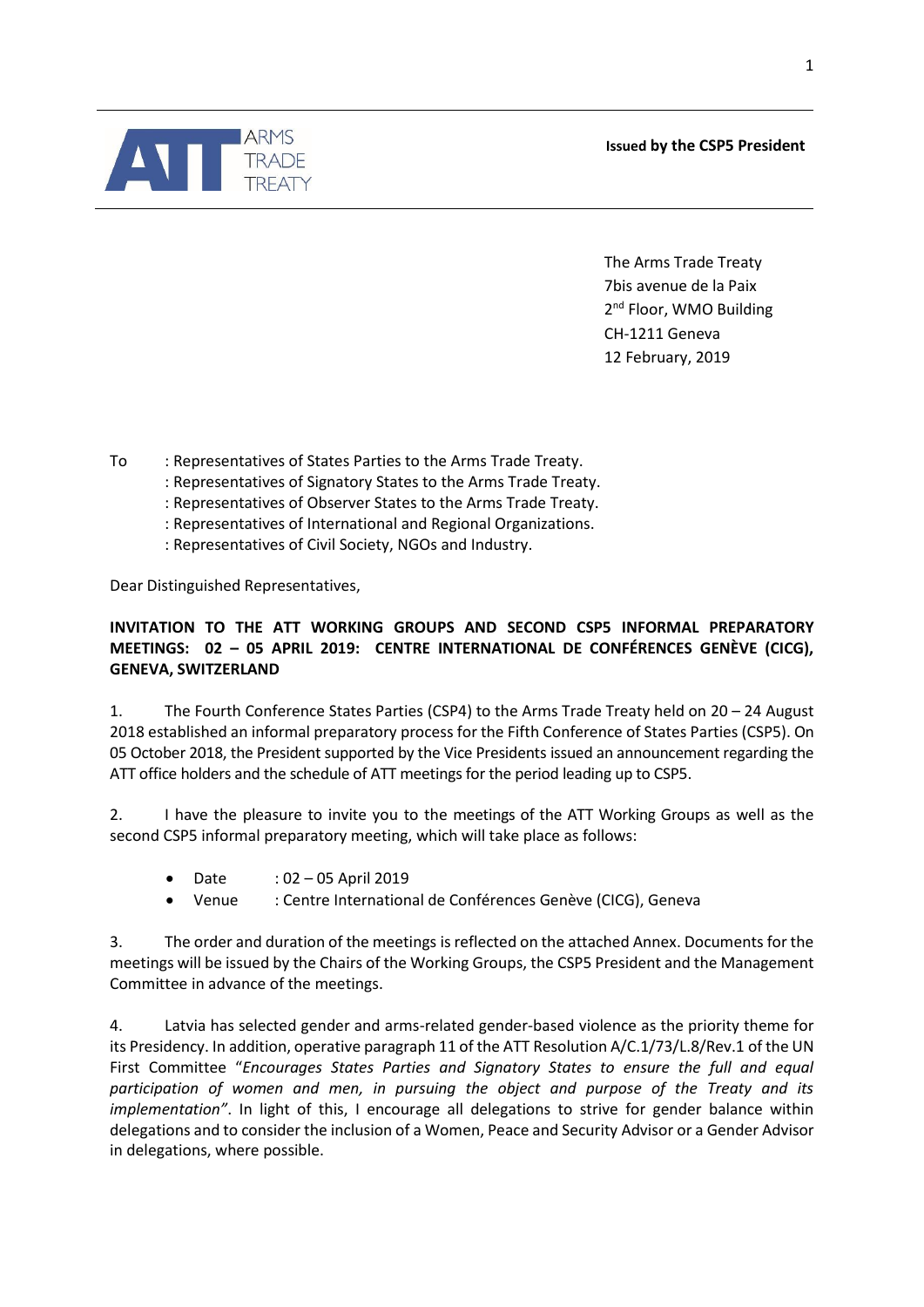5. Delegates are encouraged to visit the ATT website [\(here\)](https://www.thearmstradetreaty.org/2nd-working-group-and-preparatory-meetings?templateId=1250911) for information and documentation pertaining to the forthcoming meetings.

I avail myself of this opportunity to renew the assurance of my highest consideration.

Yours faithfully,

Ħ

**Ambassador Jānis KĀRKLIŅŠ President: Fifth Conference of States Parties to the ATT**